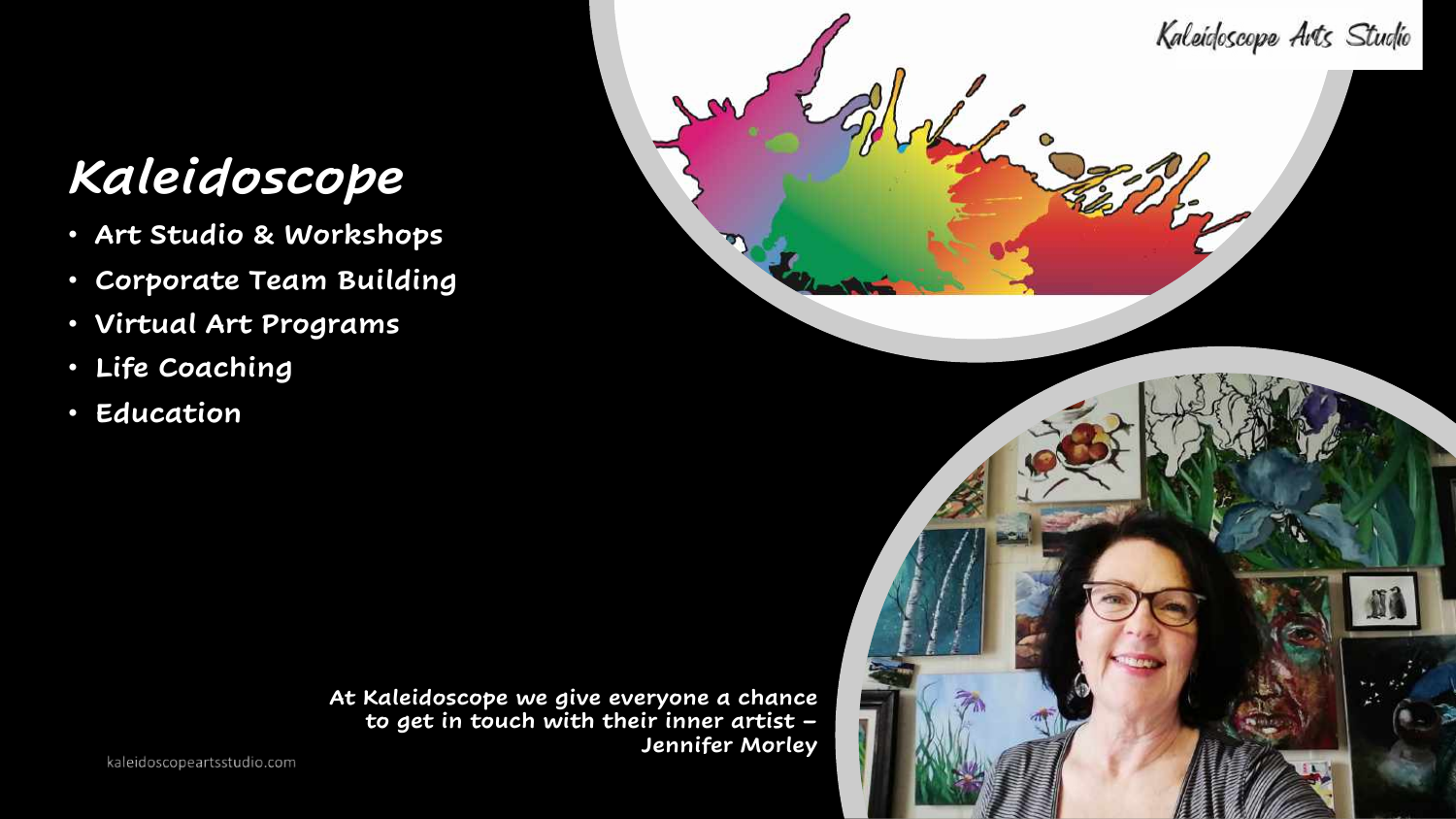

## **Virtual Art Programs**

**Experiential custom art programs are available for virtual meetings, conferences or social programs for corporations.** 

**The exercises are a great set-up for innovation and creative problem solving.**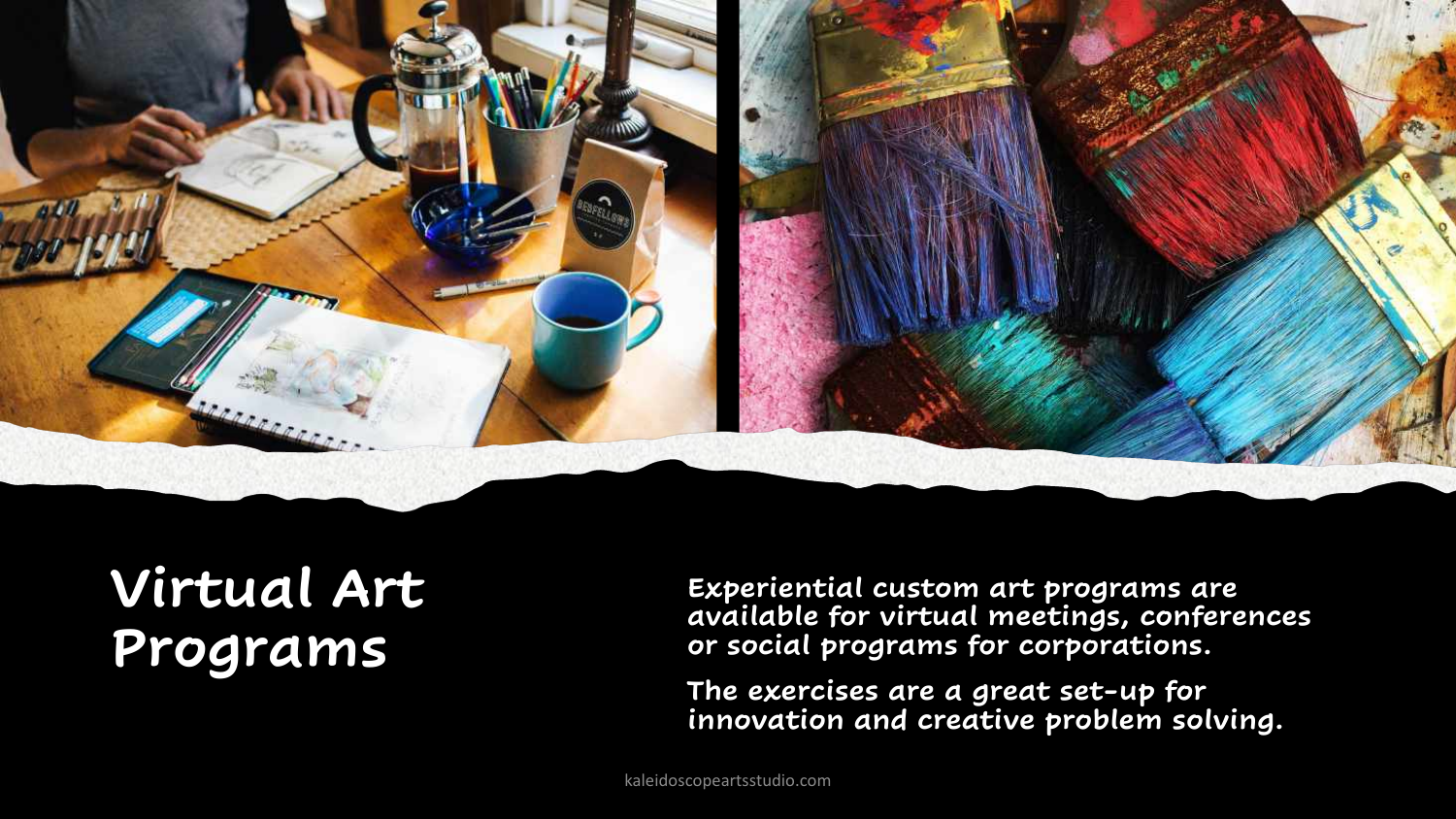

**Experiential Virtual Art workshops are available for individuals and groups. We will curate a program best suited for your audience, timing and desired outcomes.** 

**We will provide and ship custom packages for each of your guests.**  **A typically session ranges from 45 minutes to 1 ½ hours depending on the choice of activity.**

• **The Art Kits and virtual workshops start at \$75.00 per person. Please note the type of workshop, number of people and timing may effect pricing. Taxes and shipping are extra.**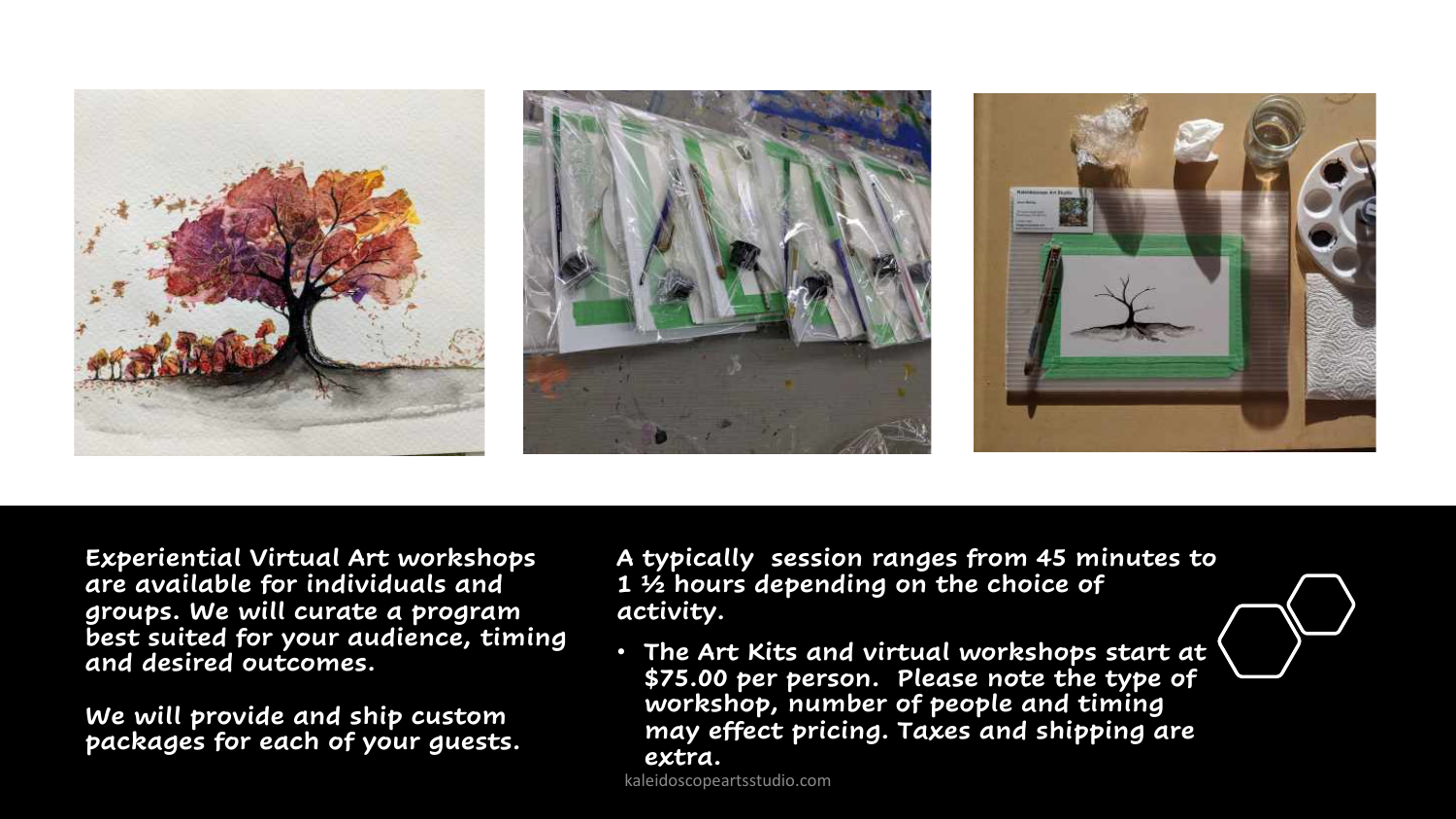

## **Sample Workshop Agenda**

**Participants will receive a notice from Kaleidoscope on the day of the event with details on how to set up their Arts Kit and the Zoom that opens to a waiting room ten minutes before the instruction begins**

**Introductions– 5 minutes**

**Demo and/or interactive skill building exercisee - 10 minutes** 

**Prepare, begin and complete main piece - 35 mins with interactive coaching** 

**Group photo/screen shot** 

**Review**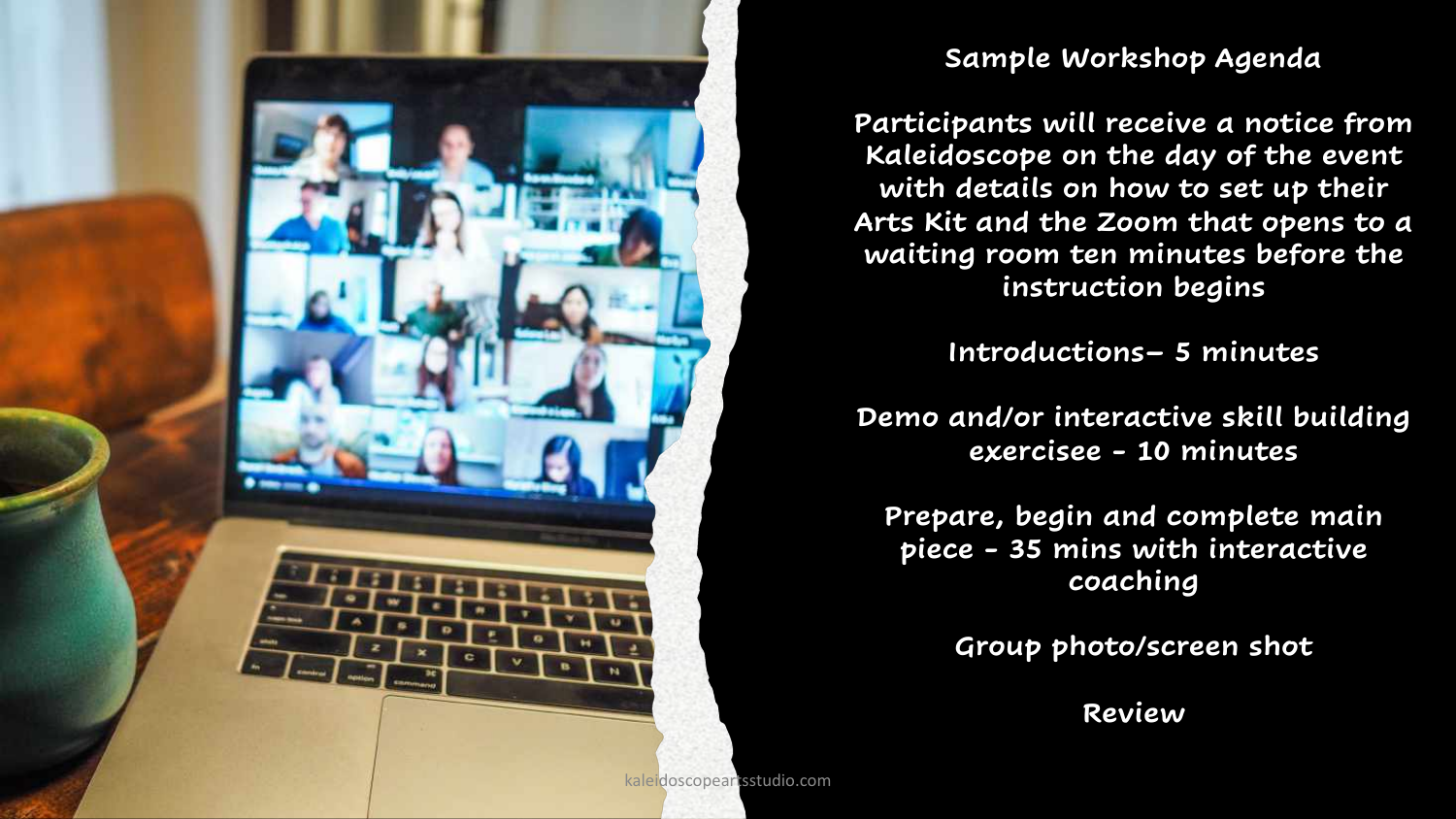

**The Kaleidoscope Art Studio – on the road.** 

**Once we are available to meet in person, Kaleidoscope can come to you!** 

**Custom group programs available.**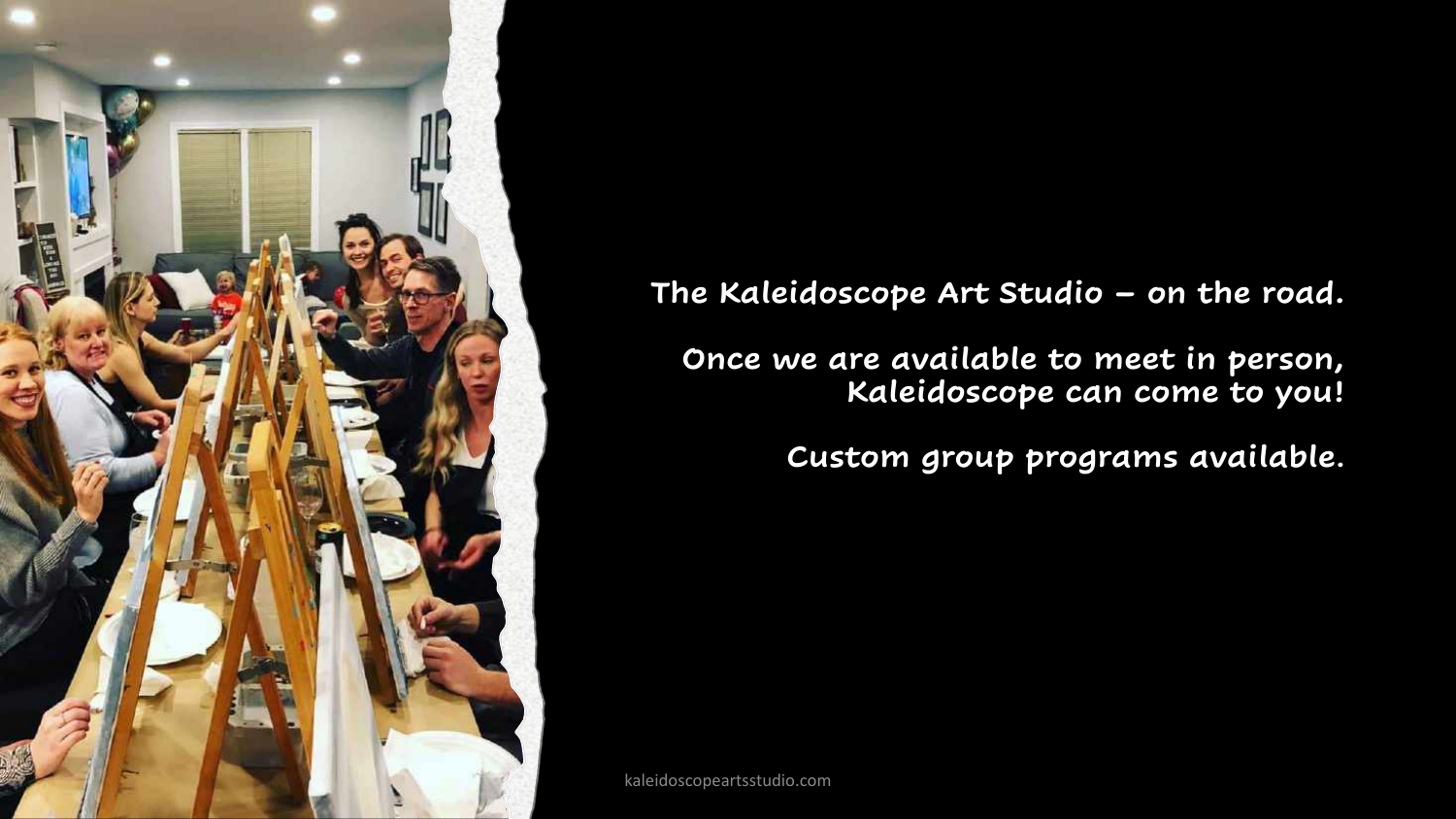**Jennifer Morley is an artist, life coach and teacher, she has over 40 years experience in the creative arts industry. A former teacher Jenni merged her love of art and teaching and created Kaleidoscope art studio in Streetsville Mississauga over 10 years ago.** 

**Perfection is not the goal. We believe you can create a sense of calm through art and our goal is to inspire, engage and allow others to learn by creating a different perspective through the impression of art**

**Jenni believes we all have the ability to create art.**